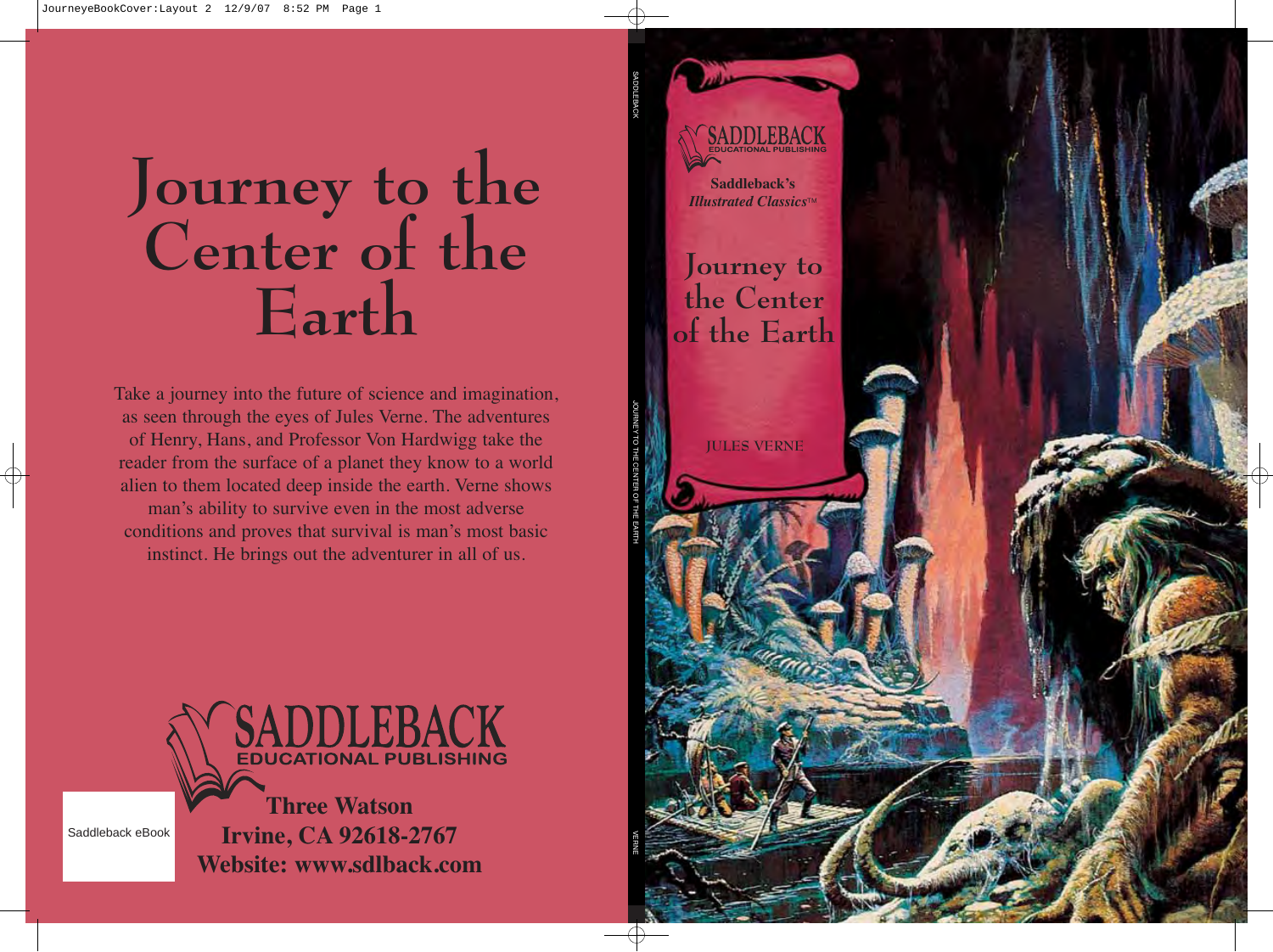### **Welcome to Saddleback's** *Illustrated Classics***™**

We are proud to welcome you to Saddleback's *Illustrated Classics*™. Saddleback's *Illustrated Classics*™ was designed specifically for the classroom to introduce readers to many of the great classics in literature. Each text, written and adapted by teachers and researchers, has been edited using the Dale-Chall vocabulary system. In addition, much time and effort has been spent to ensure that these high-interest stories retain all of the excitement, intrigue, and adventure of the original books.

With these graphically *Illustrated Classics*™, you learn what happens in the story in a number of different ways. One way is by reading the words a character says. Another way is by looking at the drawings of the character. The artist can tell you what kind of person a character is and what he or she is thinking or feeling.

This series will help you to develop confidence and a sense of accomplishment as you finish each novel. The stories in Saddleback's *Illustrated Classics*™ are fun to read. And remember, fun motivates!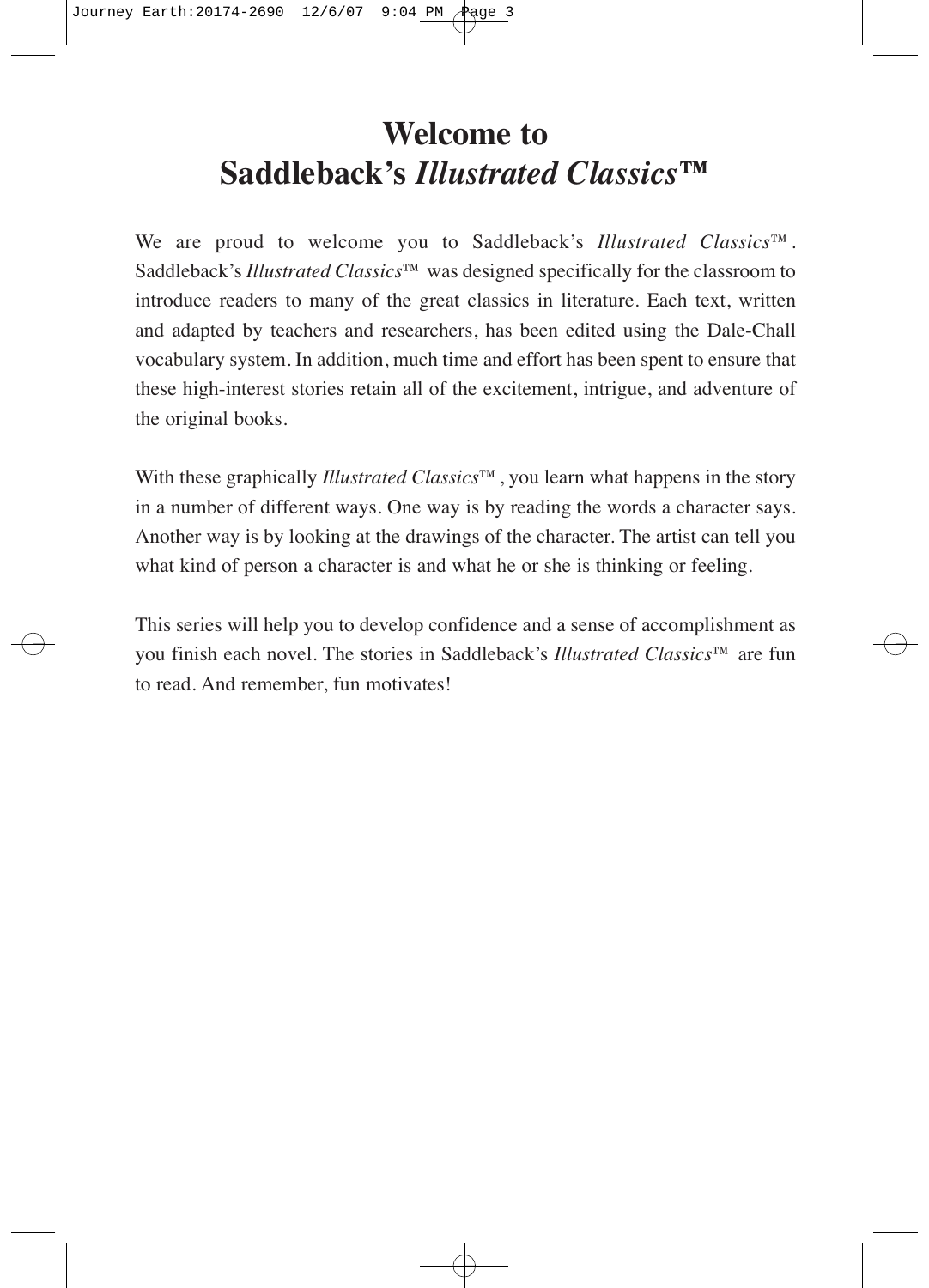#### **Overview**

Everyone deserves to read the best literature our language has to offer. Saddleback's *Illustrated Classics*™ was designed to acquaint readers with the most famous stories from the world's greatest authors, while teaching essential skills. You will learn how to:

- Establish a purpose for reading
- Use prior knowledge
- Evaluate your reading
- Listen to the language as it is written
- Extend literary and language appreciation through discussion and writing activities

Reading is one of the most important skills you will ever learn. It provides the key to all kinds of information. By reading the *Illustrated Classics*™, you will develop confidence and the self-satisfaction that comes from accomplishment a solid foundation for any reader.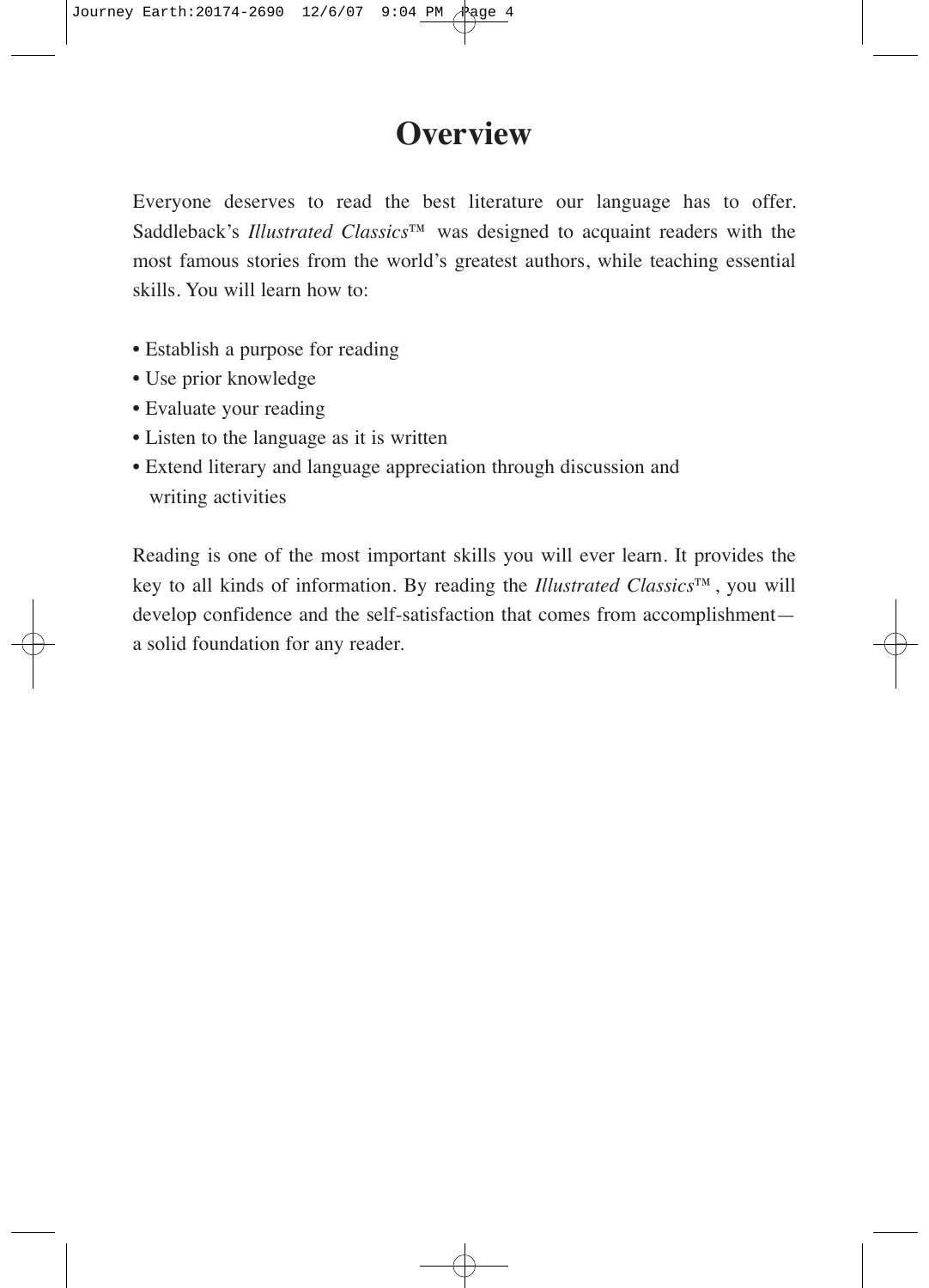#### **Step-By-Step**

The following is a simple guide to using and enjoying each of your *Illustrated Classics*™. To maximize your use of the learning activities provided, we suggest that you follow these steps:

- 1. *Listen!* We suggest that you listen to the read-along. (At this time, please ignore the beeps.) You will enjoy this wonderfully dramatized presentation.
- 2. *Pre-reading Activities.* After listening to the audio presentation, the pre-reading activities in the Activity Book prepare you for reading the story by setting the scene, introducing more difficult vocabulary words, and providing some short exercises.
- 3. *Reading Activities.* Now turn to the "While you are reading" portion of the Activity Book, which directs you to make a list of story-related facts. Read-along while listening to the audio presentation. (This time pay attention to the beeps, as they indicate when each page should be turned.)
- 4. *Post-reading Activities.* You have successfully read the story and listened to the audio presentation. Now answer the multiple-choice questions and other activities in the Activity Book.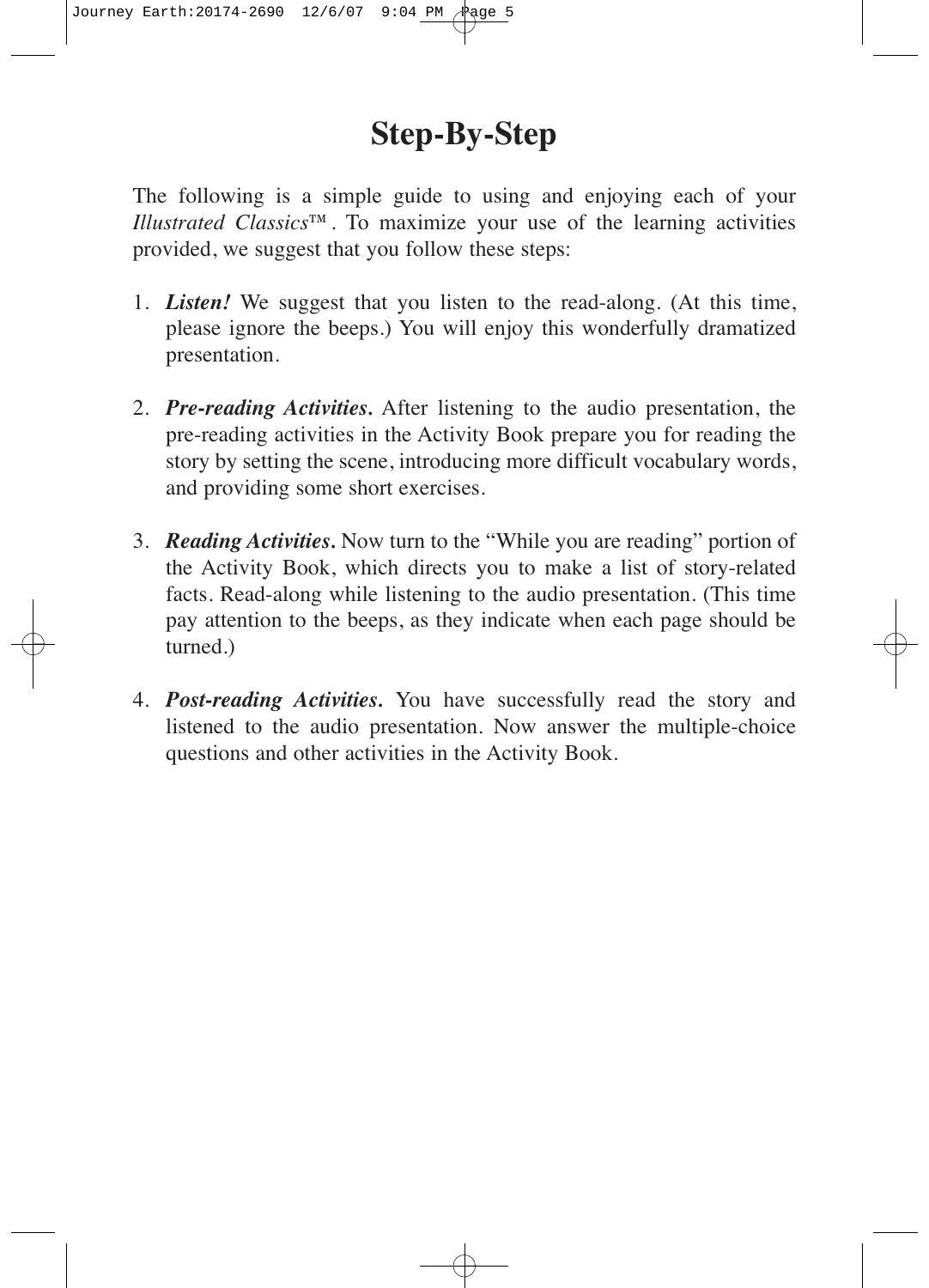## **Jules Verne**

Born in Nantes, France in 1828, Jules Verne was the son of an attorney. His father expected him to become an attorney, too, but Verne was addicted to sea travel and scientific study.

Jules Verne was at his peak as a writer of science fiction from 1862 to 1872. In fact, many of the creations of his fantasies described in his books were later actually invented. Submarines, for example, were used by Verne before they were manufactured. In the nineteenth century, Verne was talking about rockets around the moon, television, atomic bombs, polar travel, photography, automobiles and travel to the center of the earth.

Many of his scientific discoveries are embodied in his books. Two of the best known are 20,000 Leagues Under the Sea and Around the World in Eighty Days. Twenty-nine years before the Wright Brothers achieved powered flight, Jules Verne, in his imagination, had sent a rocket to the moon in his story From Earth to the Moon. He also wrote The Castaways of the Flag, Five Weeks in a Balloon, Master of the World and Mysterious Island.

Jules Verne died in Amiens, France in 1905.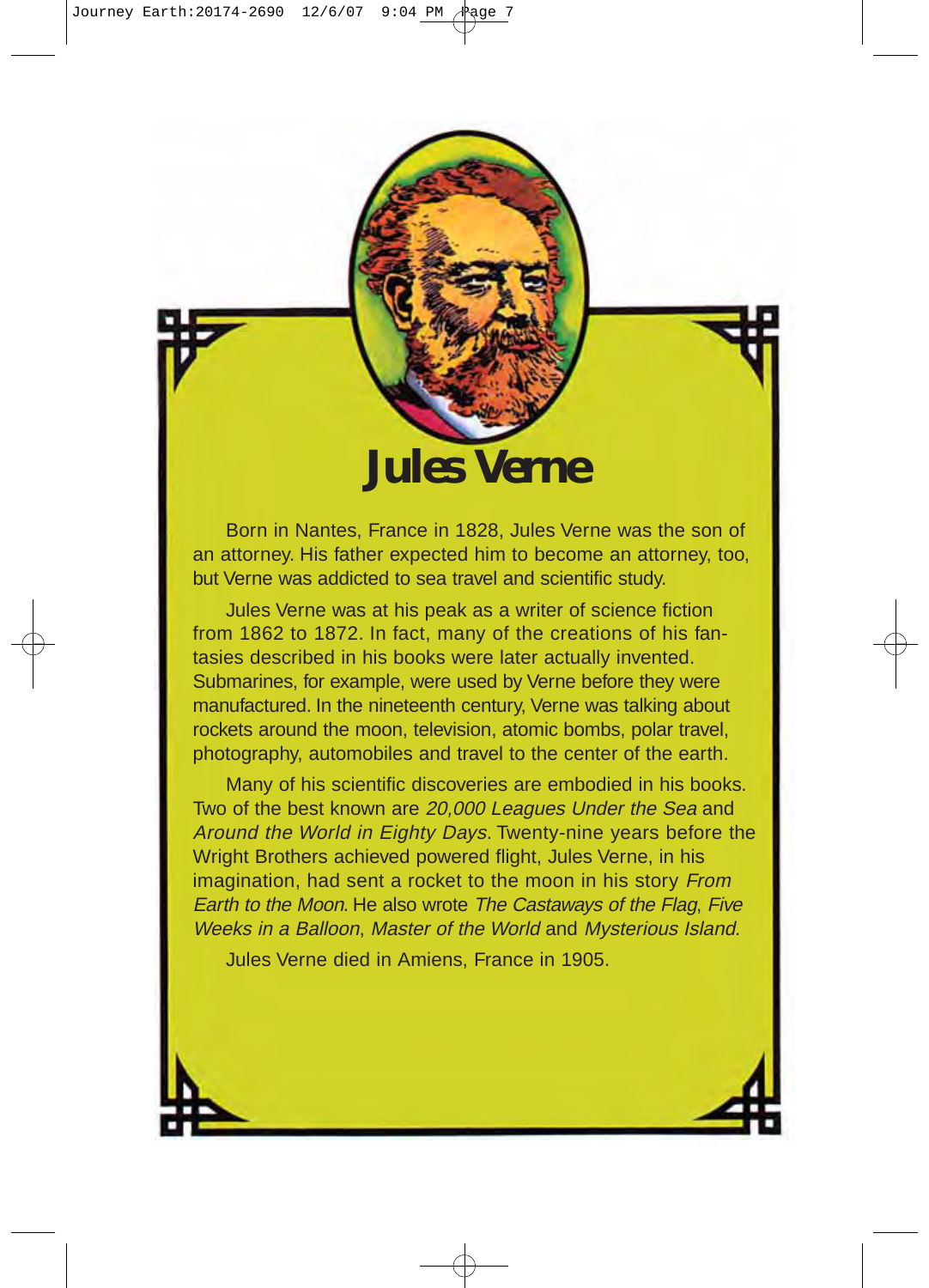**Saddleback's** *Illustrated Classics***™**

# **Journey to the Center of the Earth JULES VERNE**

THE MAIN CHARACTERS

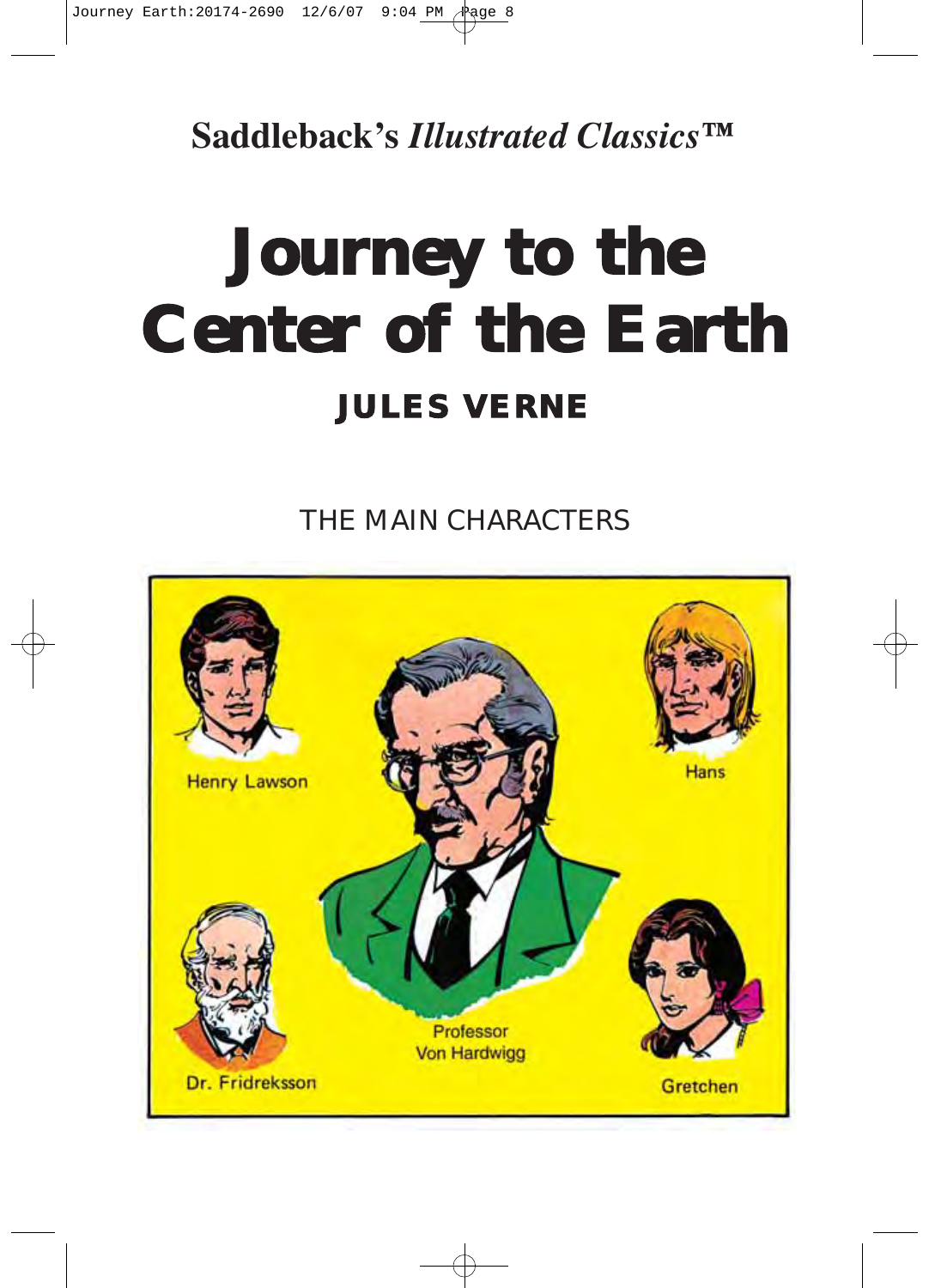At one hundred miles inside the earth, we discovered a giant forest,<br>a herd of prehistoric mastodons, and a giant shepherd tending<br>them! We hid behind a tree, fearful of being discovered.

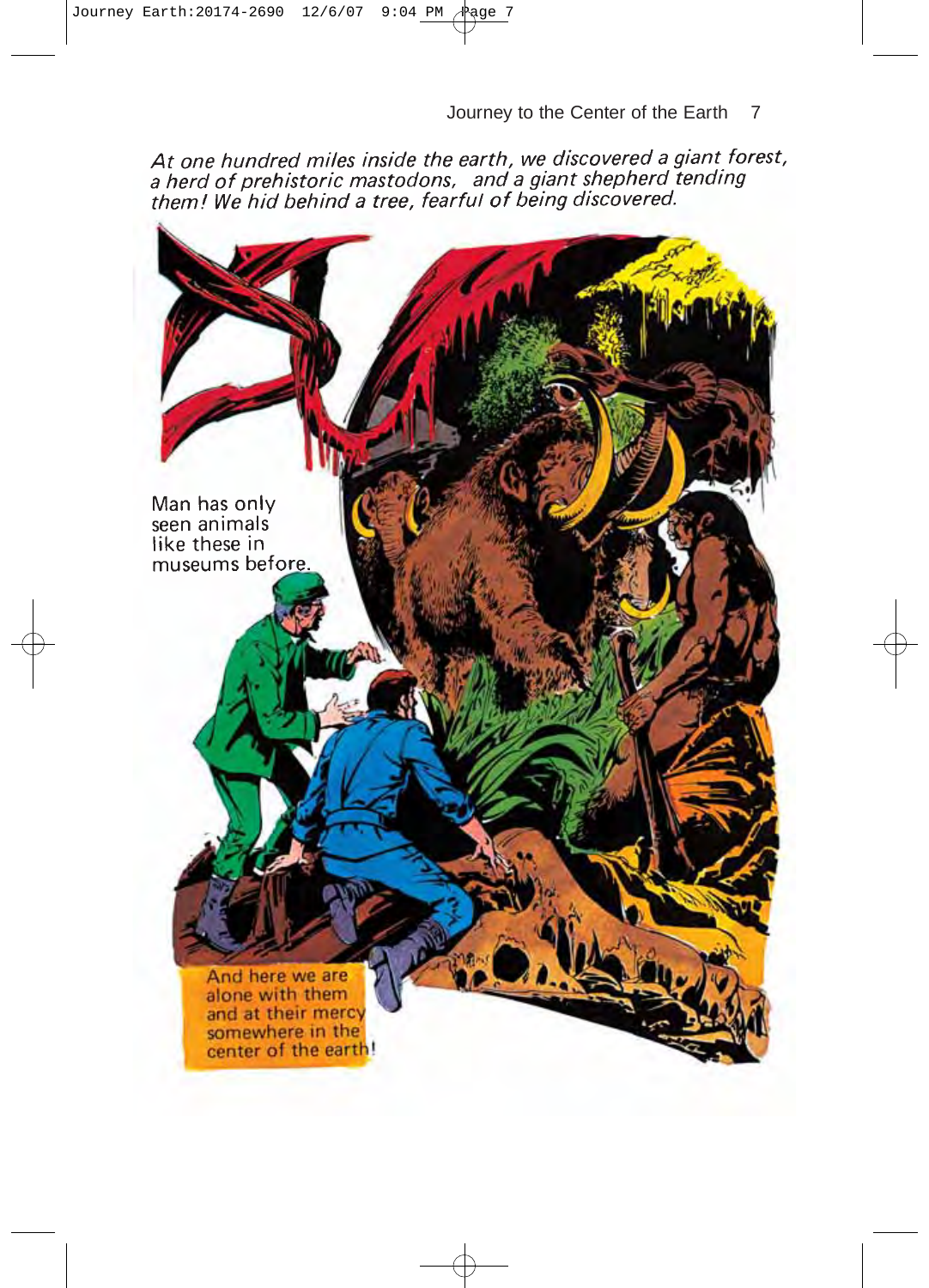My strange adventure began in the 1860s in the city of Hamburg, Germany. There<br>I lived and studied with my uncle, Professor Von Hardwigg-a famous scientist interested in minerals and geology.

Uncle had a beautiful goddaughter whom I hoped to marry.





Uncle was a very smart man ...and also impatient!



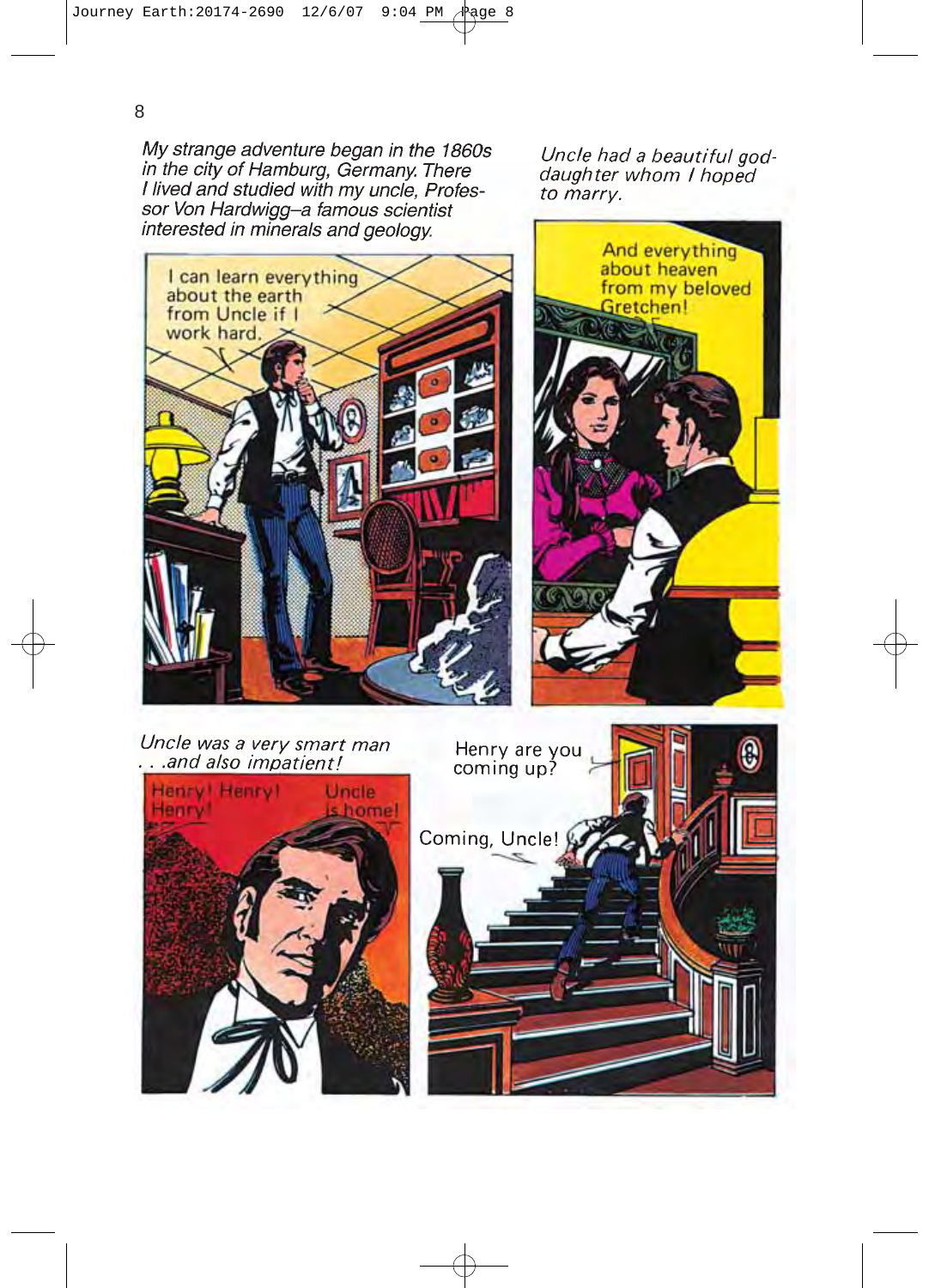